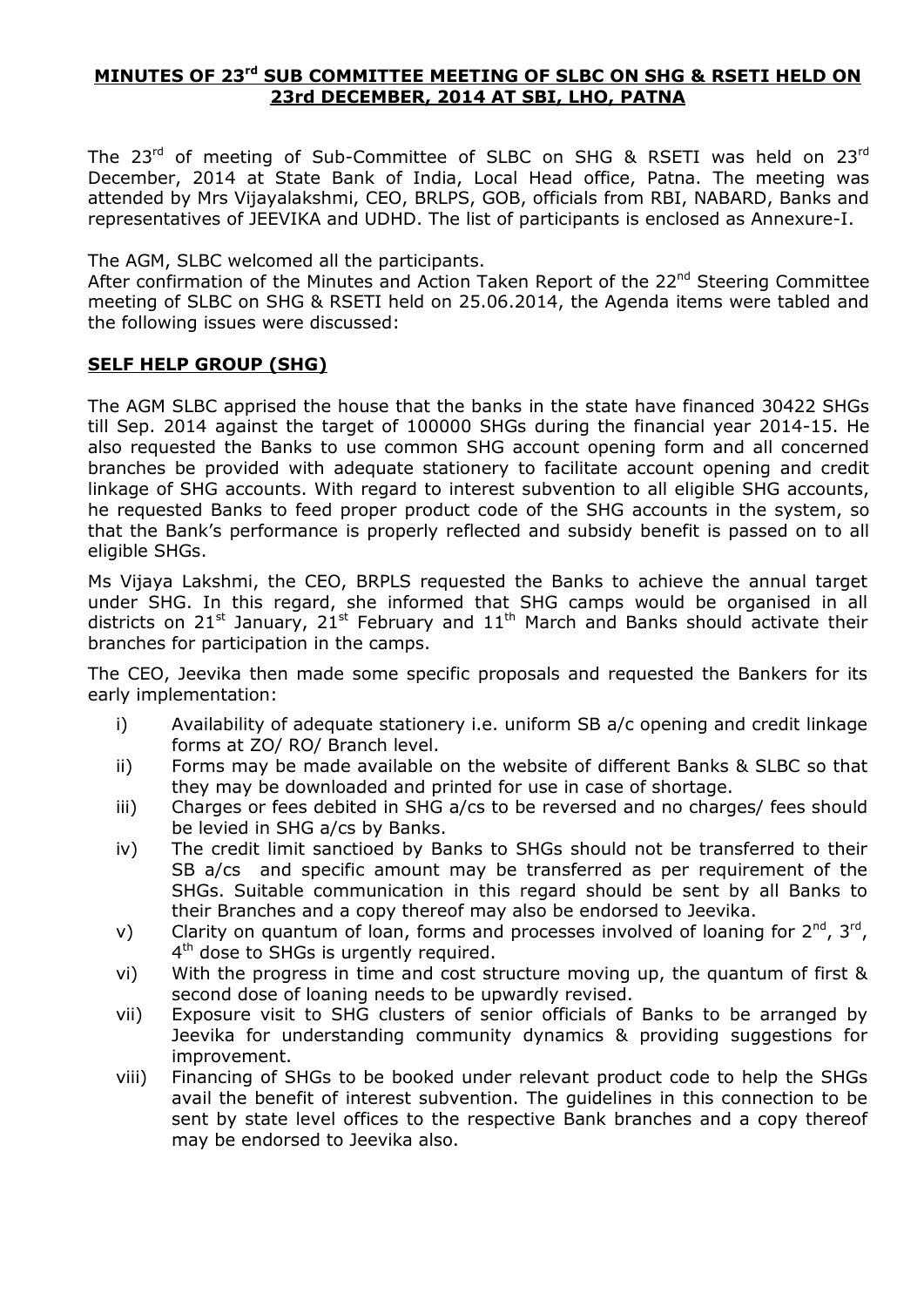## **Urban SHGs:**

The representative from UDHD in her address apprised the house that 2313 urban SHG accounts which comprises street vendors, rickshaw pullers etc, are opened in 42 urban local bodies in the state and many more such a/cs are to be opened. She requested the Banks to expedite the process of their credit linkage and a specific communication for urban SHGs may be issued to the relevant branches by state headquarter of the Banks as there still remains a lot of hesitation at the branch level.

# **Rural Self Employment Training Institutes(RSETIs):**

Shri Manoj Kumar, State Project Coordinator (SPC) of RSETIs, Bihar highlighted the following points with respect to functioning of RSETIs in the state:

i) Banks were requested to instruct their branches to sponsor 5 candidates for training and credit link at least 5 RSETI trained candidates in a year for improving the settlement ratio of RSETIs. He also advocated for inclusion of RSETIs credit linkage in RO/ZO Performance Review meeting of Banks.

ii) The representative from Central Bank advised that loan application sourced through different department of the State Govt in the district should be forwarded to LDMs for distribution among Banks for better implementation and follow up.

iii) UCO Bank advised that information regarding distribution of loan applications to banks should also be advised to RO/ZO of respective Bank for better monitoring and follow up and improving the credit linkage of RSETIs. Representative of RBI also advised the Banks to provide data of credit linkage to RBI on regular basis.

iv) The SPC Bihar also reiterared the instruction of MoRD, GoI regarding RSETIs to organise EDP training under PMEGP sponsored by KVIC/KVIB/DIC.

v) Requirment of vehicle was felt at RSETIs as in its absence EAP and follow up is not done as per schedule . The SPC requested the Banks to provide vehicle to the RSETIs for at least 10 days in a month.

AGM, SLBC advised the sponsoring Banks to instruct RSETI Directors to attend BLBC meeting and seek help from district / block authorities in creating awareness among the unemployed youths.

# **Reimbursement Claim of RSETIs:**

The SPC, Monitoring Cell of RSETIs explained that the Govt of India had issued guidelines for reimbursement of training expenses of RSETIs. All sponsoring Banks were requested to ensure that their RSETIs followed the required procedure in connection with claiming training expenses of BPL candidates from SRLM.

As of now, SLRM has received claims from only 12 RSETIs of PNB and 1 Rudseti for the FY 2013-14. He requested the sponsoring Banks to expedite the process for early settlement of claims for FY 2013-14.

# **Land and Building Construction:**

The SPC, Monitoring Cell of RSETIs advised that the progress in construction of RSETI building is very slow. Construction work in Kishanganj, Purnea, Saharsa and Jamui has started. Representative from Central Bank of India informed that bidding process has already started in their Bank and it will be finalized soon. Encroachment of land at Sitamarhi was also raised during the meeting. The State Govt. was requested to expedite allotment of land at Patna and Nawada. All sponsoring banks were requested to start the construction work for building of the RSETIs so that it is completed at an early date.

The meeting ended with vote of thanks to the chair.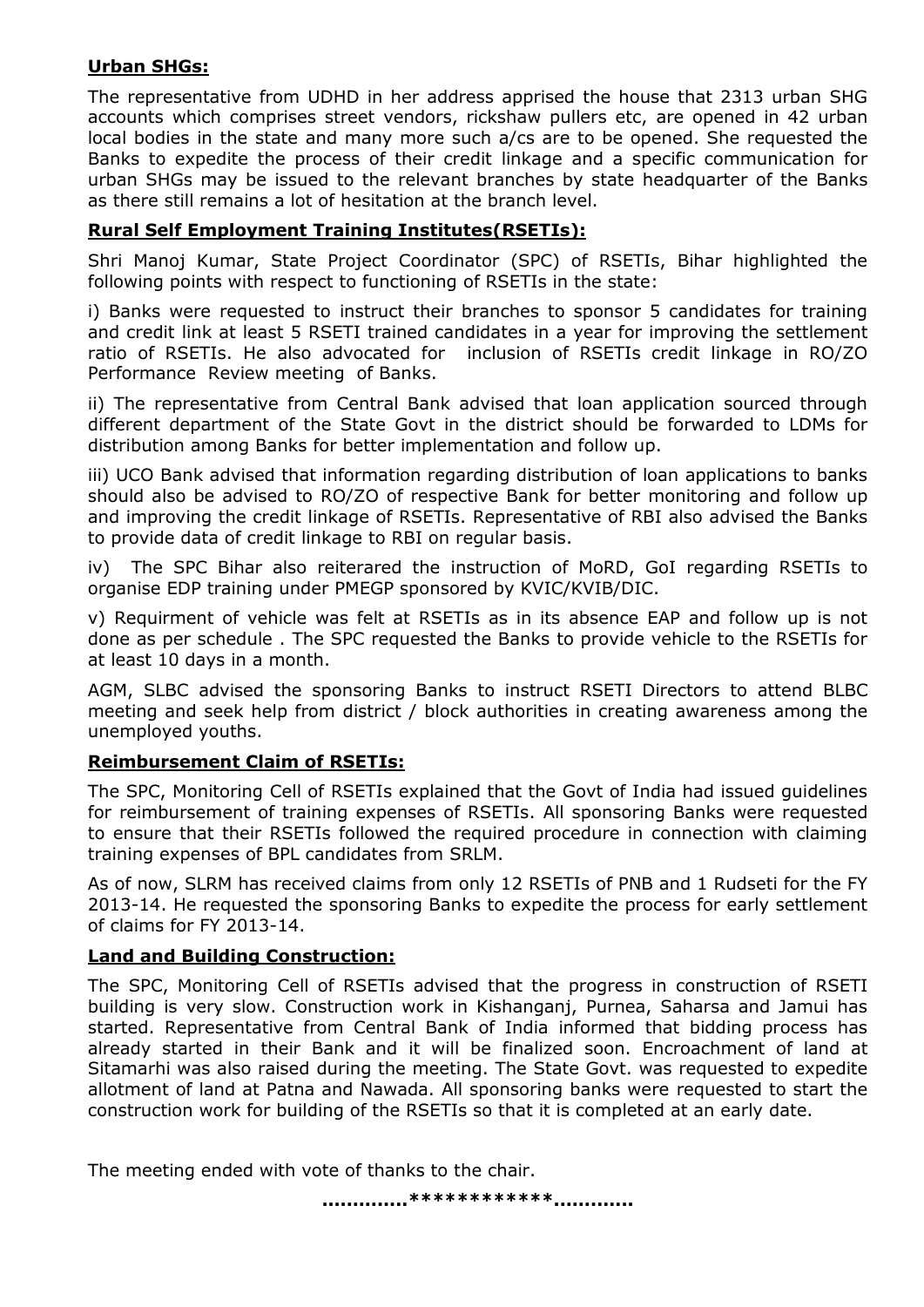### **ACTION POINTS OF 23rd SUB COMMITTEE MEETING OF SLBC ON SHG & RSETI HELD ON 23rd DEC, 2014**

| Sr.No.                  | <b>Action point</b>                                                                                                                                                                                                                                 | <b>Action to be taken</b><br>by                 |
|-------------------------|-----------------------------------------------------------------------------------------------------------------------------------------------------------------------------------------------------------------------------------------------------|-------------------------------------------------|
| 1                       | All banks to participate in the District Level<br>Camps to be organised on $21^{st}$ January, $21^{st}$<br><b>All Banks</b><br>February & 11 <sup>th</sup> March 2015 for financung<br><b>SHGs all over the state.</b>                              |                                                 |
| $\overline{2}$          | Common format for Savings and Credit<br>Linkage of SHGs $(1st$ dose) as adopted in the<br><b>All Banks</b><br>48 <sup>th</sup> SLBC review meetings to be used by all<br>banks.                                                                     |                                                 |
| 3                       | For making interest subvention available in<br>all eligible SHG accounts, banks to ensure<br>proper feeding of product code etc. of the<br>SHG accounts in the system.                                                                              | <b>All Banks</b>                                |
| 4                       | All concerned Banks to start construction of<br><b>All concerned</b><br>RSETI building at such centres where land &<br>Banks<br>fund has been recieved.                                                                                             |                                                 |
| 5                       | All lead responsibility banks to provide<br>vehicle to the RSETIs for atleast 10 days in a<br>month.                                                                                                                                                | <b>All Banks</b><br>sponsoring<br><b>RSETIS</b> |
| 6                       | All Banks to ensure that all of their branches<br>sponsor at least five candidates in their<br>respective district's RSETI for training and<br>credit link minimum 5 trainees<br>of their<br>respective district's RSETI in each financial<br>year. | <b>All Banks</b>                                |
| $\overline{\mathbf{z}}$ | AII<br>RSETI to submit claim of training<br>expenses of BPL candidates duly approved in<br>LAC meeting for the FY 2013-14 in the<br>prescribed format through their sponsoring<br><b>Bank to SRLM at the earliest.</b>                              | All concerned<br><b>Banks</b>                   |

**..............\*\*\*\*\*\*\*\*\*\*\*\*.............**